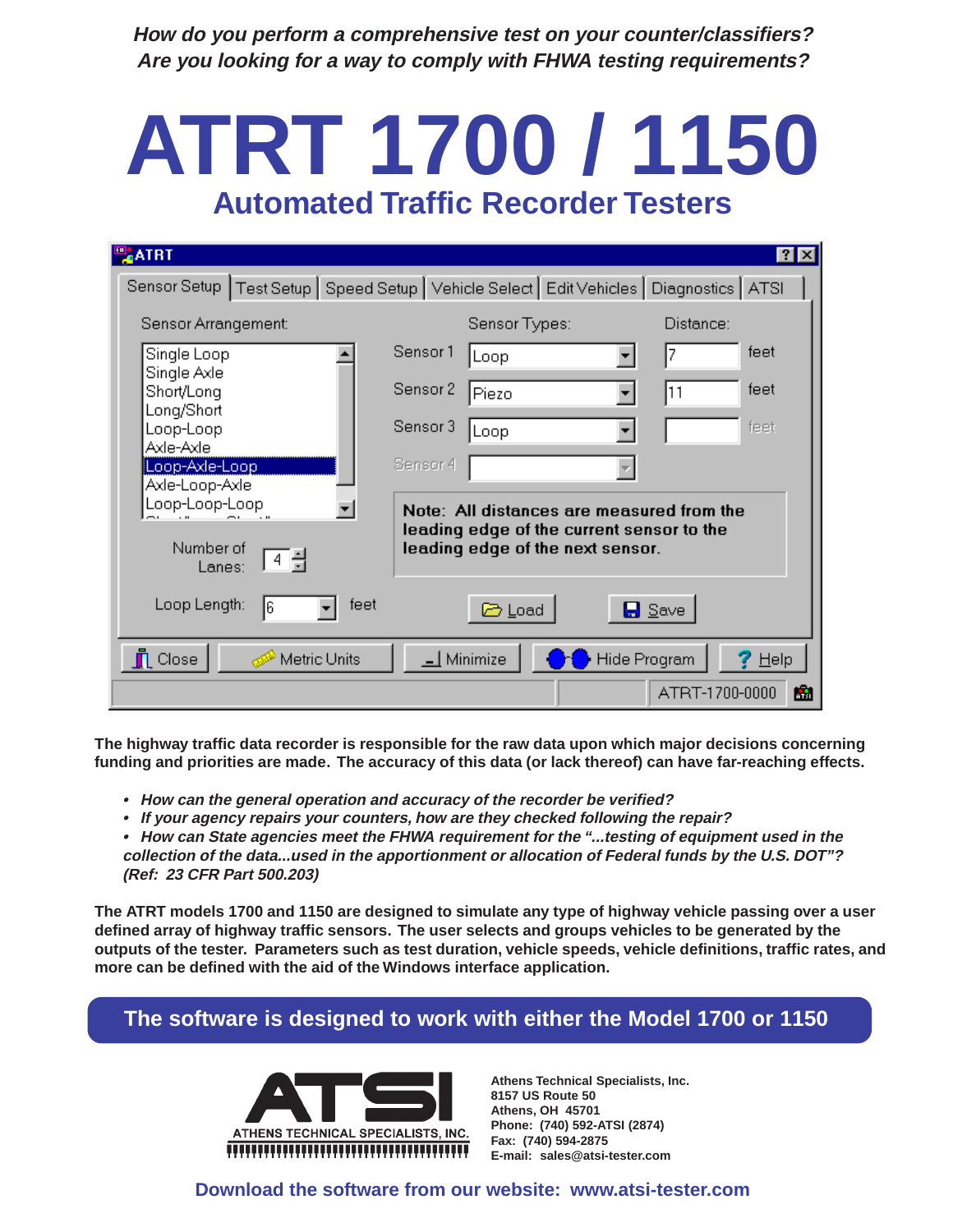**Choose the Model 1700 for testing classifiers with multiple sensor inputs such as Piezo Strips, Air Tubes, Tape Switches, or Loops**



Counter and computer shown are optional

8 Sensor arrangements are available with 4 different sensor types:

### **In Pavement Loop (8 each) Piezo Sensor (8 each) Air Tube (4 each) Tape Switch Closure (8 each)**

Different sensor setups can be created and easily saved and loaded for quick test setups.

You can enter classifer data to appear on the generated test report: Manufacturer, Model, Serial Number, and space for you own additional notes. When the test is completed, the classifier report can be compared to the ATRT report for possible variances.

### **Choose the Type of Test: Set Number of Vehicles or an Interval Test**

| <b>ATRT</b>                                                                                    | ?  ×                                                  |
|------------------------------------------------------------------------------------------------|-------------------------------------------------------|
| Test Setup   Speed Setup   Vehicle Select   Edit Vehicles   Diagnostics   ATSI<br>Sensor Setup |                                                       |
| Test Type <sup>.</sup><br>C Set Number of Vehicles C Interval Test                             | Speed Group for Test:                                 |
| Number of Intervals:<br>99                                                                     | Highway                                               |
| Interval Period:<br>minutes<br>10                                                              | Vehicle Group for Test:<br>ATSI_Standard              |
| Interval range from 1 to<br>seconds                                                            |                                                       |
| $\nabla$ Vary time between vehicles                                                            | <b>Current Sensor Setup:</b>                          |
| Generate Test:<br>$\nabla$ Vary speeds within bins.                                            | 4 lanes of Loop-Axle-Loop<br>-Loop<br>-Piezo<br>-Loop |
| <b>로</b> Enter User Data                                                                       |                                                       |
| $\perp$ Minimize<br>Metric Units<br>$\bar{\mathbb{L}}$ Close                                   | Hide Program<br>Help                                  |
|                                                                                                | ATRT-1700-0000<br>盧                                   |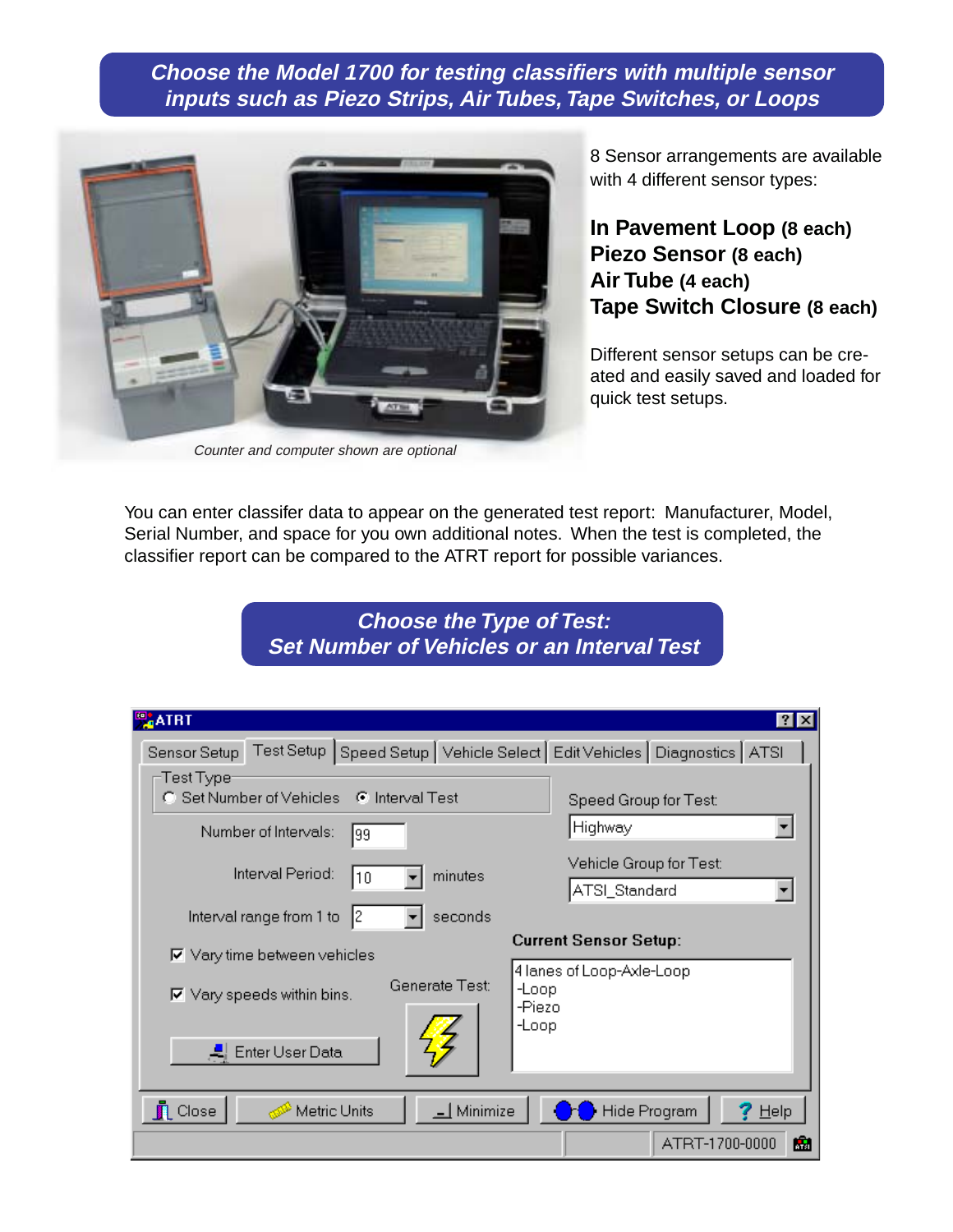#### **Or choose the Model 1150 for classifiers or recorders with up to 4 air tubes**



The Model 1150 has 4 Road Tube simulator outputs, which can be used singly or in combination to make up sensor arrays.

> The peak output level is adjustable with a control knob on the tester top panel. The user interface software shall display a reading to the user to indicate the output level.

Counter and computer shown are optional

After the test is finished, review the generated data in the Report Viewer. The tab delimited reports are easily imported into any spreadsheet or word processing program.

> **Edit or create your own vehicle class! Can have up to 20 axles with 1 to 60 foot spacings**

| <b>BATRT</b>                                                                                  | $\vert$ ? $\vert$<br>Ιx |  |  |  |
|-----------------------------------------------------------------------------------------------|-------------------------|--|--|--|
| Sensor Setup   Test Setup   Speed Setup   Vehicle Select   Edit Vehicles   Diagnostics   ATSI |                         |  |  |  |
| Vehicle Designator: 3s2_ODOT                                                                  | <b>View &amp; Edit</b>  |  |  |  |
| Number of exles: 5                                                                            | Vehicle Type: Class 14  |  |  |  |
|                                                                                               | Axle Spacing in feet    |  |  |  |
| Front Overhang:                                                                               | 13                      |  |  |  |
| Spacing Between Axles 1 and 2:                                                                | 15                      |  |  |  |
| Spacing Between Axles 2 and 3:                                                                | 5                       |  |  |  |
| Spacing Between Axles 3 and 4:                                                                | 25                      |  |  |  |
| Spacing Between Axles 4 and 5:                                                                | 10                      |  |  |  |
| Rear Overhang:                                                                                | 4                       |  |  |  |
| ▶ Delete Vehicle<br>New Vehicle<br>Make Changes                                               |                         |  |  |  |
| <b>n</b> Close<br>Minimize<br>Metric Units                                                    | Hide Program<br>Help    |  |  |  |
|                                                                                               | 盧<br>ATRT-1700-0000     |  |  |  |